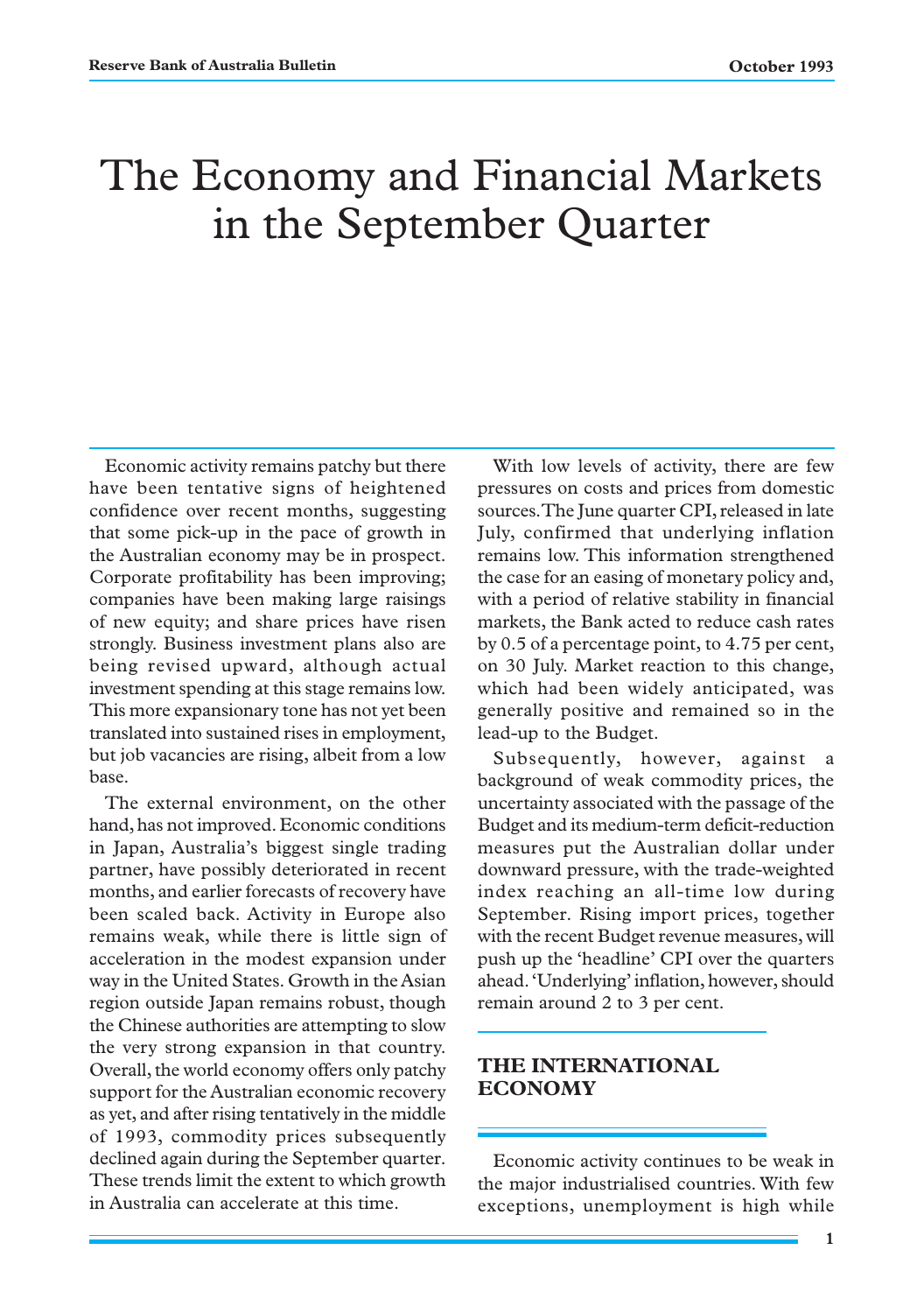|                      | <b>Consumer price inflation</b><br>(year-ended rate, per cent) |                 | <b>Unemployment</b> rate<br>(per cent) |                |
|----------------------|----------------------------------------------------------------|-----------------|----------------------------------------|----------------|
|                      |                                                                |                 | latest                                 | a year earlier |
| <b>United States</b> | 2.8                                                            | (Aug)           | 6.7                                    | 7.6            |
| Japan                | 1.9                                                            | (Aug)           | 2.5                                    | 2.2            |
| Western Germany      | 4.0                                                            | (Sep)           | 8.4                                    | 6.7            |
| France               | 2.2                                                            | (Aug)           | 11.7                                   | 10.4           |
| United Kingdom       | 1.7                                                            | (Aug)           | 10.4                                   | 10.0           |
| Canada               | 1.7                                                            | (Aug)           | 11.3                                   | 11.6           |
| Australia            | 1.9                                                            | $($ Jun qtr $)$ | 10.9                                   | 10.8           |

### **Table 1: Inflation and Unemployment**

inflation is at its lowest levels for many years (Table 1). The improved inflation environment saw further falls in long-term interest rates on world bond markets. Lower interest rates will help growth in time, but short-term prospects have again been marked down, with international forecasters now expecting growth in the industrialised countries of around 2 per cent in 1994.

The *United States* is still the only one of the big three economies recording an expansion in output. Real GDP rose at an annual rate of about 2 per cent in the June quarter. Information for July and August on retail sales, industrial production and housing starts suggests a continuation of this modest expansion.

The expansion also has become more sustainable, particularly as it is generating new





jobs. Employment is now rising steadily, with non-farm employment rising 1.5 per cent over the year to August, pushing the unemployment rate down to 6.7 per cent and helping to lift household incomes. Earlier concerns that inflationary pressures might re-emerge relatively early in the recovery have receded, as CPI results have improved over recent months. There was no change to Federal Reserve monetary settings in the quarter.

Economic performance in continental Europe is still weak. Real GDP in *western Germany* increased by 0.6 per cent in the June quarter, but this came after four consecutive quarterly falls, and output was still 2.4 per cent lower than a year earlier. Production growth in the quarter went largely into stocks, suggesting that output could fall back in the September quarter. Employment continues to fall and the unemployment rate reached 8.4 per cent in August, compared with 6.7 per cent a year ago. Some key indicators, such as industrial production and new orders for manufacturing, have levelled out in recent months, suggesting that the economy could be reaching a trough, though there are few signs of actual expansion in activity as yet.

Inflation pressures have eased slightly in western Germany, particularly for goods (services prices are still rising more quickly, particularly rental costs). Preliminary data indicate that the CPI rose by 0.2 per cent in September, taking the rise over the year to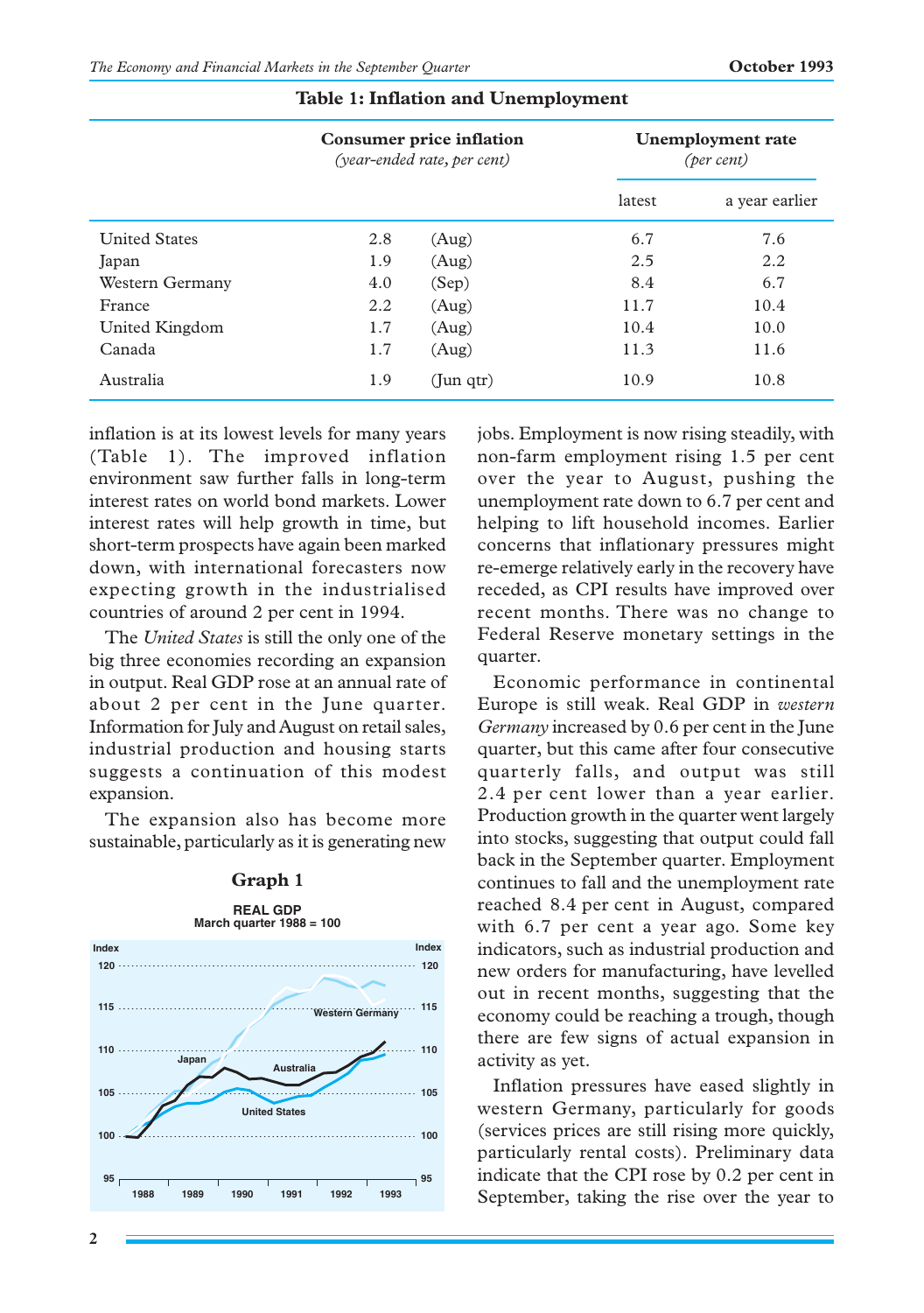4.0 per cent. The increase in the value-added tax last January accounted for about  $\frac{1}{2}$  of a percentage point of this rise.

These trends have provided scope for the Bundesbank to continue to ease monetary policy. During the September quarter, the discount rate was cut in two steps by a total of 1 percentage point to 6.25 per cent and the Lombard rate in three steps by 1.25 percentage points to 7.25 per cent. The more important repurchase rate, which determines short-term market rates, was lowered gradually by 0.9 of a percentage point to 6.7 per cent.

These reductions did not prevent continuing stresses in the European Exchange Rate Mechanism (ERM), despite the fact that several countries raised official interest rates in July to shore up their currencies and central banks intervened heavily to the same end. The pressures were finally brought to a head when the Bundesbank, at its Council meeting in late July, reduced interest rates by less than was generally expected. The immediate crisis was resolved on 1 August by widening the bands within which most members' currencies are permitted to fluctuate to 15 per cent either side of their mid rates.

This added flexibility opened the way for early easings of monetary policy among Germany's ERM partners, but these easings were slow to come and, when they did, were smaller than expected. In many European countries, official interest rates remained higher at the end of the quarter than they had been before the crisis developed. The movements in interest and exchange rates are summarised in Table 2. Only the Netherlands came through the episode without a significant fall in its exchange rate.

The economic situation in *Japan* appears to have deteriorated. Real GDP fell in the June quarter, reversing the rise recorded in March. Recent movements in indicators such as industrial production, new orders and retail sales suggest that the September quarter was weak as well, although output would have been supported by public spending associated with the implementation of the April fiscal package. The Bank of Japan's August *Tankan* survey pointed to further falls in business confidence and investment spending. Growth has not been helped by the sharp appreciation of the yen in recent months. The new government, formed in early August, announced another fiscal package in mid September, costed at over 1 per cent of GDP, though financing for the measures it contains is unlikely to pass through the *Diet* until next year.

Underlying inflation in Japan has fallen to around  $1^{1/2}$  per cent, from  $2^{1/2}$  per cent a year ago. With price moderation and few signs of any recovery in activity, monetary policy was eased on 21 September, with a reduction in the official discount rate of 0.75 of a percentage point, to the historically low level

|                    | Three-month interest rate<br>(percentage points change) |                                                        | <b>Exchange rate against</b><br><b>Deutschemark</b><br>(percentage change) |  |
|--------------------|---------------------------------------------------------|--------------------------------------------------------|----------------------------------------------------------------------------|--|
|                    | 30 June to 30 July<br>(pre ERM crisis)                  | 30 July to<br>30 September<br><i>(post ERM crisis)</i> | 30 June to 30 September                                                    |  |
| France             | 1.5                                                     | $-1.5$                                                 | $-3.5$                                                                     |  |
| Denmark            | 9.8                                                     | $-8.3$                                                 | $-5.1$                                                                     |  |
| Ireland            | $-0.6$                                                  | 0.6                                                    | $-4.1$                                                                     |  |
| Belgium            | 1.8                                                     | 0.9                                                    | $-5.0$                                                                     |  |
| <b>Netherlands</b> | -                                                       | $-0.5$                                                 | $-0.1$                                                                     |  |
| Spain              | 1.3                                                     | $-2.1$                                                 | $-5.6$                                                                     |  |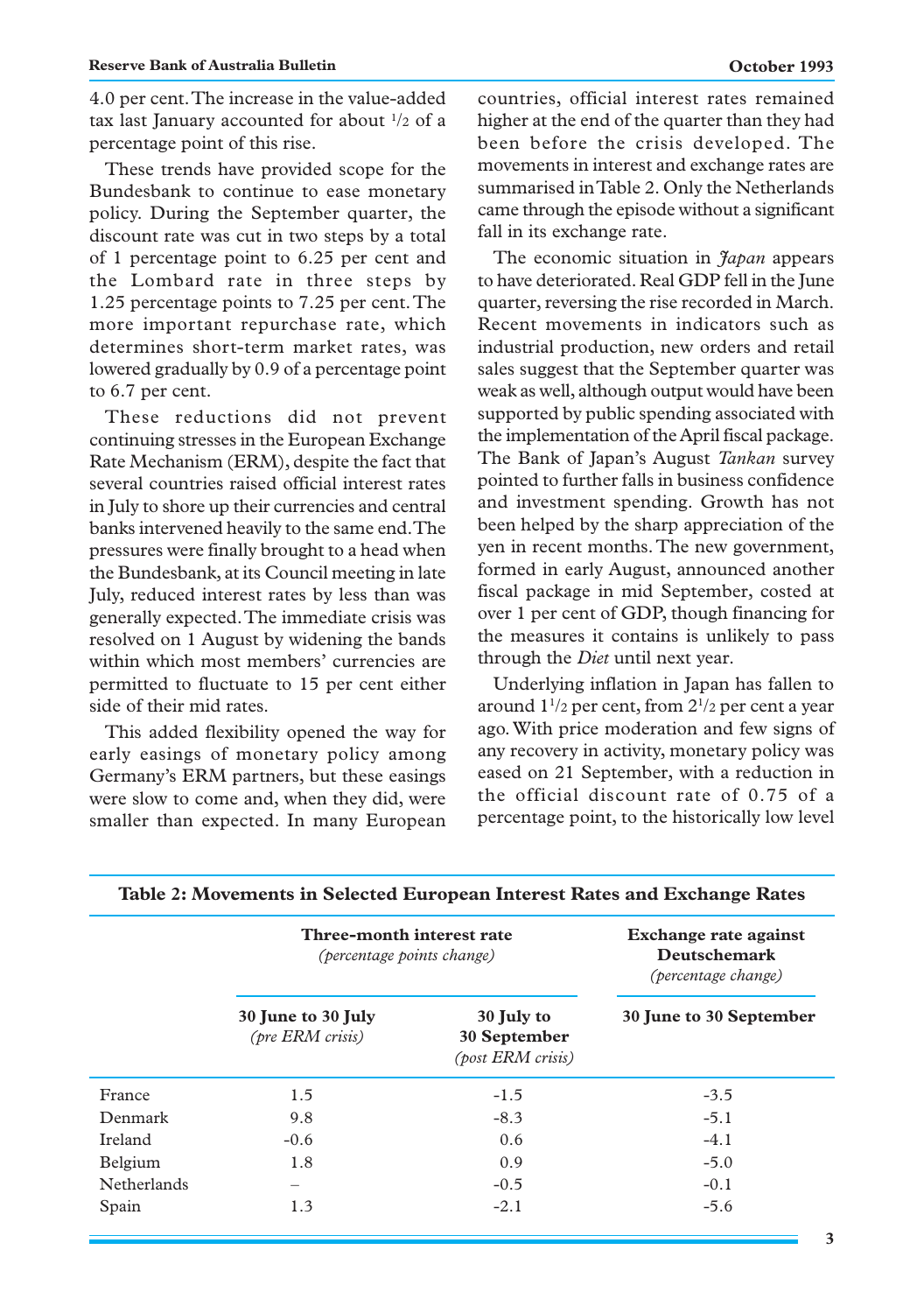of 1.75 per cent. The cut was larger than expected and although short-term interest rates had fallen ahead of the announcement, they subsequently declined further. Overnight rates in Japan fell by a total of 0.8 of a percentage point in the September quarter, to 2.5 per cent.

Elsewhere in Asia, growth is still much stronger than in the major industrialised countries. The *Chinese* economy has been overheating. Industrial production increased by 23 per cent over the year to August, which is down from annual rates of up to 30 per cent reported earlier this year. The annual rate of consumer price inflation in the major cities has exceeded 20 per cent in recent months, and continuing confidence and rapid credit growth in the fast-growing provinces have fuelled asset price rises. This has prompted a series of restrictive policy measures, including increases in interest rates, cuts in government spending and the reining in of credit to State-owned enterprises. The full effect of these measures is yet to be seen.

Partly on the back of strong growth in China, the economies of *Hong Kong* and *Taiwan* continue to expand solidly, with increased linkages between the three countries. Output growth in *South Korea* over the year to June was a little over 4 per cent, with the industrial dispute in Hyundai (the largest car manufacturer) and uncertainties about economic reforms slowing the expansion.

Output growth in *Singapore* was 10 per cent over the year to June, with inflation around 2 per cent. *Malaysia* also recorded growth of about 10 per cent over the year to June, although inflation is running at around 4 per cent. These two economies are becoming increasingly inter-linked as Singapore relocates some of its manufacturing production capacity to Malaysia. The *New Zealand* economic recovery has continued, with growth of 3.9 per cent in the production measure of GDP over the year to June. Business confidence is high, and inflation remains very low.

# **THE AUSTRALIAN ECONOMY**

# **Economic activity**

In the national accounts for the June quarter, the average measure of *real GDP* rose by 1.2 per cent in the quarter and by 3.3 per cent over the year to June. Domestic final demand rose strongly in the quarter. Private consumption, expanding more quickly after several weak quarters, and higher government expenditure each contributed about half the rise. The production accounts suggest a large expansion in manufacturing output.

The figures were compiled unusually early to meet Budget deadlines; this suggests that some caution is required in interpreting them. The composition of growth – in particular, the lumpy nature of estimates of government demand and the sharp movement in non-farm stocks – suggests that the 'headline' figures



#### **4**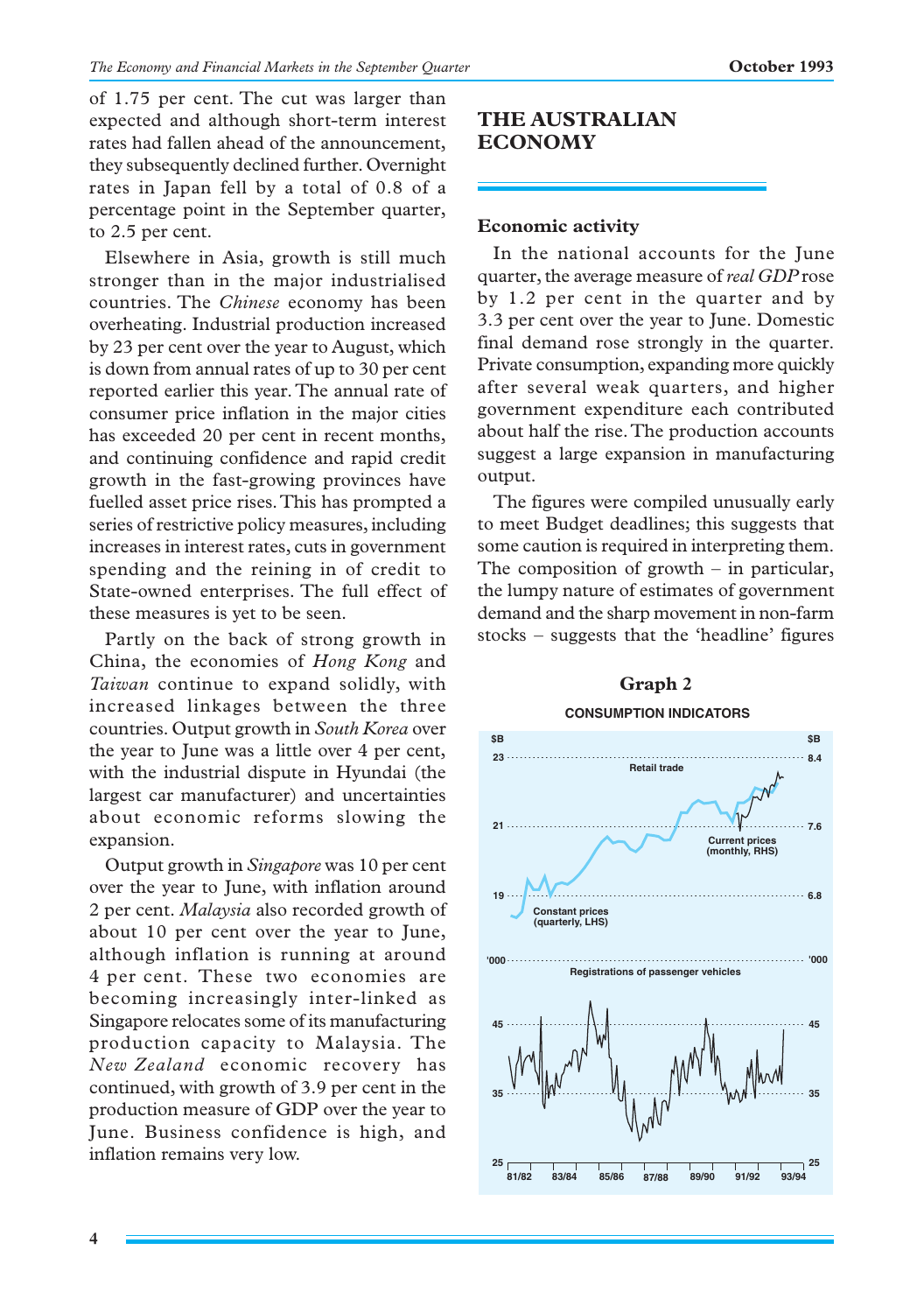could overstate the strength of the underlying trend in activity.

More recent information also suggests the apparent strength in consumption has not been maintained. The value of *retail trade* fell back in June after the very strong reading in May, and remained around the same level in July and August. The underlying growth of retail trade is running at around 3 per cent in nominal terms. The number of *passenger vehicle registrations* rose sharply in August, against a fairly flat trend since early 1992. This appears to reflect the bringing forward of sales, with expectations that a large rise in motor vehicle sales tax might be included in the Budget. Overall, the best interpretation is probably that modest growth in consumption is still occurring, with growth constrained by the fairly sluggish expansion in household incomes.

In other areas, however, indications of growth are more positive. *Company profits* as estimated by the Statistician rose strongly in the June quarter, and have been on a solid up-trend for some time. More recent profit reports suggest that this trend is continuing, and this is one factor helping to move share prices higher. Companies are taking advantage of this environment to raise new equity capital (see the section on monetary and credit conditions below).

#### **Graph 3**



To a large extent, the higher cash flows and proceeds of new raisings are still being used to retire debt – a trend observed over the past two years – and *investment*, as recorded in surveys of actual capital expenditure, remains at low levels. The responses to the Statistician's preliminary June quarter survey of businesses' investment intentions for 1993/94, however, showed significant upward revisions to plans for spending on equipment. This was the largest upward revision to the June quarter estimate for the year ahead since 1989/90.

Activity is strong in the *residential construction sector*, with households continuing to expand their borrowings for housing purposes in response to low nominal interest rates and relatively stable house prices. Housing finance approvals have run at record levels over recent months, and while some of this represents refinancing activity and not all loan commitments are being drawn down, local government building approvals are also running at high levels. The number of building approvals was 2.5 per cent higher in the three months to August than in the previous three months, which points to a small increase in private dwelling commencements in the September quarter; commencements are running at an annual rate of about 160,000.

Approvals for *non-residential construction* remain on the shallow uptrend evident since late 1992, with increased construction of shops and factories being only partially offset by further falls in office building activity.

The *manufacturing sector* is expanding. The national accounts suggested a strong rise in output – about  $3^{1/2}$  per cent in the June quarter, and around 7 per cent over the year to June. Other indicators also suggest expansion, though at a more modest pace. A positive net balance of respondents to the ACCI-Westpac survey for the September quarter reported a rise in output, and expect it to rise again in the December quarter. The expansion has been helped by the growth in manufactured exports, which rose by over 20 per cent in real terms over the year to June, and now represent about 10 per cent of manufacturers' total sales, compared with 5 per cent five years ago. Notwithstanding the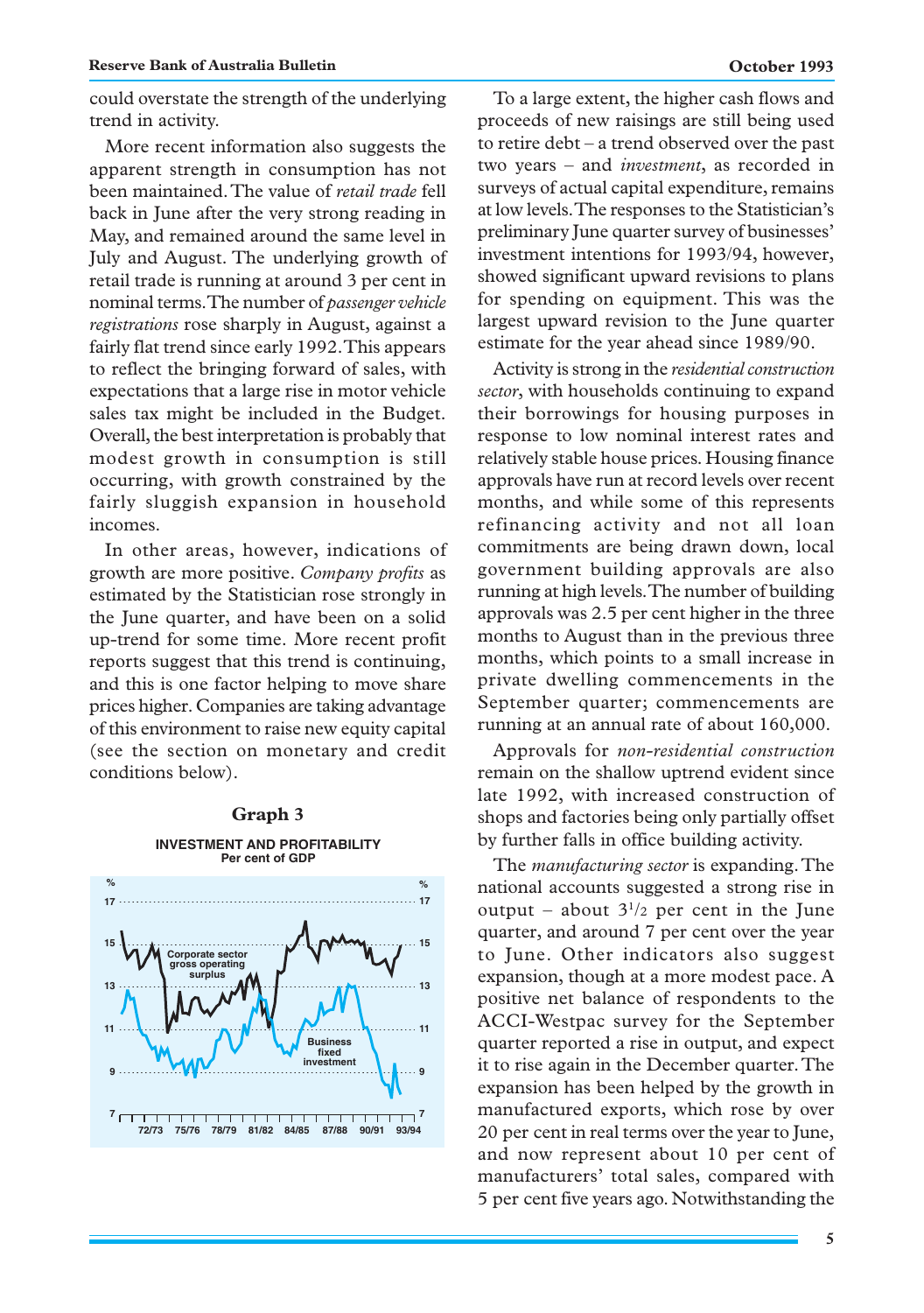weakness of business investment overall, capital expenditure by manufacturing industry rose by 12 per cent in nominal terms over the year to June, a trend which survey respondents expect will continue in 1993/94.

# **Labour market**

A step-up in activity is apparent in *job vacancies*, which have risen sharply in recent months. The ANZ Bank's series rose by 15 per cent between May and September, to be some 21 per cent higher than a year earlier. The broader ABS series rose by 18 per cent between May and August, to be about 40 per cent higher than a year earlier; vacancies in the private sector rose by more than 50 per cent over the year.

Vacancy levels remain well down on peak levels of 1989, and the ABS series at least appears to be boosted by the inclusion of placements by the Commonwealth Employment Service under the Government's job subsidy programs. Nonetheless, the clear upward trend in all measures of vacancies, combined with higher levels of overtime worked, suggests that demand for labour is picking up.



To date, there are only tentative signs of this translating into a significant rise in numbers employed. Total *employment* remained at its (higher) June level in July and August and rose by 45,000 in September, but the volatility of monthly data suggests caution in interpretation of these movements. Since late

1992 there had been a shift towards full-time jobs, but recent increases have been concentrated in part-time employment. The unemployment rate remains around 11 per cent, with job-shedding due to structural change probably adding to short-term unemployment. Measures confirmed in the recent round of State budgets will see further public sector job shedding over the coming year.

#### **Graph 5 FULL-TIME AND TOTAL EMPLOYMENT July 1990 = 100**



#### **Prices and costs**

The *Consumer Price Index* rose by 0.4 per cent in the June quarter and by 1.9 per cent over the year to June. Over the year, the effects of falling interest rates partially offset the effects of increases in government taxes and charges and higher prices for imported items.

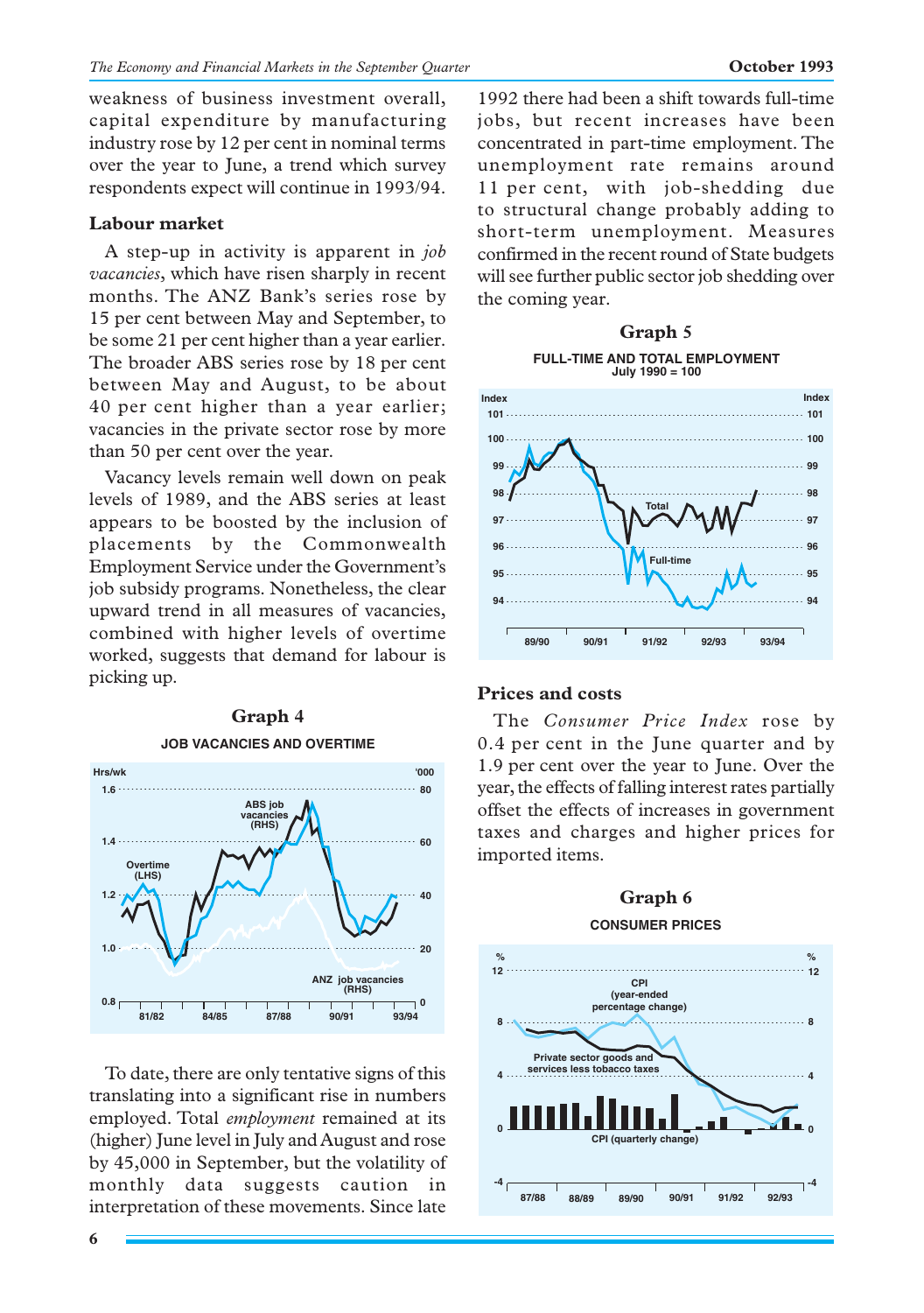Measures of *underlying inflation* remained around 2 per cent. A measure of prices of goods and services provided predominantly by the private sector, for example, increased by 2.5 per cent over the year to June; adjusted for the effects of tobacco taxes, the rise was around 13 /4 per cent. The good performance on prices reflects quite slow increases in major costs – both labour costs and prices for most raw materials – and a still-difficult trading environment for retailers. Table 3 summarises recent price and labour cost statistics.

Over the year ahead, two key influences on prices are likely to be increases in indirect taxes and the effects of a lower currency on prices for internationally-traded goods and services. Increases in government taxes and charges, mainly at the State level, added about 1 percentage point to the rise in the CPI in 1992/93. In 1993/94, revenue measures in the Commonwealth Budget could contribute directly about 3 /4 of a percentage point to the CPI, with indirect effects of the higher fuel prices through higher transportation costs adding further to general prices. The State governments made only minimal increases to their taxes and charges in their budgets this year.

Over the two years to June 1993, the Australian dollar declined by about 17 per cent in trade-weighted terms. The corresponding increase in measures of import prices 'across the docks' has been about

**IMPORT PRICES AND THE CPI Dec 84 and Sep 91 = 100 80 90 100 110 120 130 80 90 100 CPI 110 120 130 Index Index CPI imported component Import prices Import prices imported component 140** 11:00 **140** 

**82/83 84/85 86/87 92/93 90/91**

14 per cent. To date, the flow-through into retail prices has been slow and muted, particularly when compared with the experience of the mid 1980s. The prices of imported items in the CPI rose by only 3.0 per cent over the year, contributing around 1 /3 of a percentage point of the 1.9 per cent rise in the CPI. This slow flow-through reflects weak demand and a competitive sales environment in which cost savings are being found elsewhere to help margins.

Some price increases are, however, still in the pipeline. In the cases of some key products – for example, motor vehicles – the process of raising retail prices to reflect the lower exchange rate is underway, and is likely to

| (year-ended percentage change)    |                  |                  |                  |
|-----------------------------------|------------------|------------------|------------------|
|                                   | June qtr<br>1991 | June qtr<br>1992 | June qtr<br>1993 |
| <b>Consumer prices</b>            |                  |                  |                  |
| <b>Total CPI</b>                  | 3.4              | 1.2              | 1.9              |
| Private sector goods and services | 4.1              | 2.1              | 2.5              |
| - adjusted for tobacco taxes      | 33/4             | 2                | 13/4             |
| Treasury underlying measure       | 4.0              | 2.7              | 1.9              |
| Fixed-weight consumption deflator | 3.8              | 2.2              | 2.1              |
| <b>Nominal labour costs</b>       |                  |                  |                  |
| Ordinary-time earnings            | 5.0              | 4.7              | 1.8              |
| Private sector OTE                | 4.3              | 4.4              | 1.1              |
| Unit labour costs                 | 1.8              | 2.6              | $-0.9$           |

**Table 3: Selected Price and Wage Measures** *(year-ended percentage change)*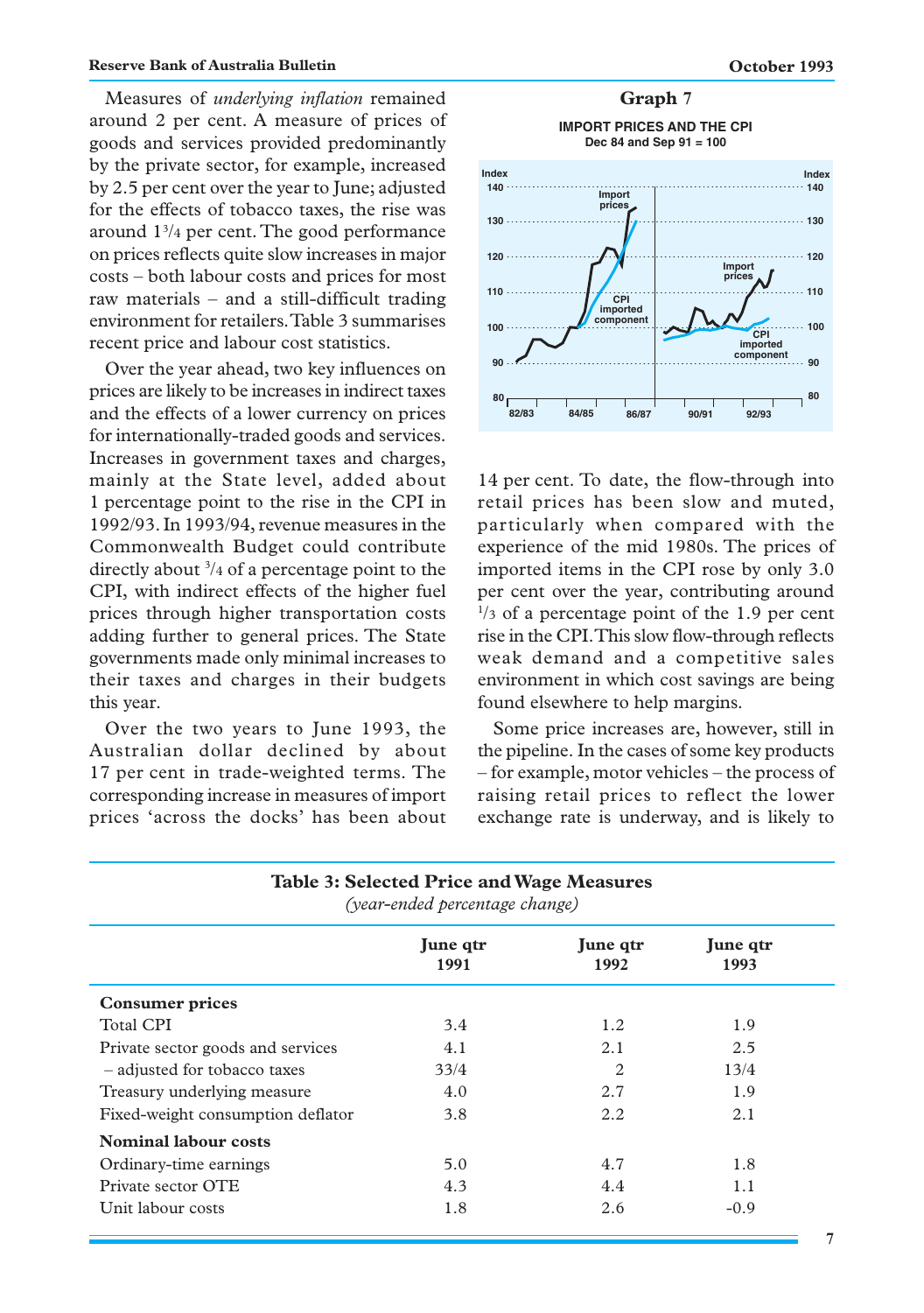continue over the next year or so. The falls in the exchange rate in recent months will put added upward pressure on wholesale import prices, and the flow-through to retail prices is expected to be greater in 1993/94 than last year.

Absorbing these once-off impacts without being pushed off course on the medium-term objective of low inflation requires that inflationary expectations remain low, and that temporarily higher 'headline' rates of CPI inflation not form the basis for higher wage claims. Higher import prices are the mechanism by which falls in national income from lower commodity prices are shared across the economy, while income tax cuts and other measures would compensate many for rises in indirect taxes.

To this point, the indirect tax measures proposed in the Commonwealth Budget and recent falls in the exchange rate have not had a discernible adverse impact on measures of *inflationary expectations*, although the continual downward adjustment to expectations which has characterised recent years appears to have ended for the time being. Formal forecasts for inflation over the next year or two are centred on 3 to 31 /4 per cent, little changed from six months ago. The median response to the Melbourne Institute's survey of inflation expectations of consumers over the next year remains, as it has traditionally done, somewhat higher, at  $4^{1/2}$  to 5 per cent.



#### **Graph 8**

At this stage, *wage pressures* appear to be minimal, at least in the private sector. Private sector ordinary time earnings grew by 1.1 per cent over the year to May, much less than the 3.0 per cent rise recorded in the public sector (reflecting wage rises under the Australian Public Service agreement). With increasing labour productivity, unit labour costs were flat over the year to June.

Enterprise agreements involving about 12 per cent of wage and salary earners have been registered with the Industrial Relations Commission. In the metals industries, a small number of firms have started negotiations on a second round of increases which generally involve wage rises of 6 per cent over the next two years. These increases are termed 'economic adjustments' and the extent of any productivity offsets is unclear.

Continued moderation in wage growth is needed if recent gains in international competitiveness are to be maintained, and if inflation is to be kept low in the context of stronger recovery in output and employment and the additions to employers' labour costs as a consequence of the Superannuation Guarantee Charge.

# **Balance of payments and commodity prices**

The extreme volatility exhibited by balance of payments statistics in the early part of 1993 has subsided in recent months. The *current account deficit* appears to be running at a little over \$1.3 billion per month, just above the monthly average for 1992/93, but just under the projected average for 1993/94.

The gradual pick-up in domestic activity and the weakness of the world economy continue to shape trends in the current account. *Import volumes* have been boosted by the expansion of domestic spending. The value of imports has grown more rapidly, as a result of the boost to import prices coming from a lower exchange rate. *Export volumes* have been constrained by subdued external demand but are still growing. The continued growth in exports (and the broadening of the export base) in the face of weak demand and the relative strength in import volumes reflects the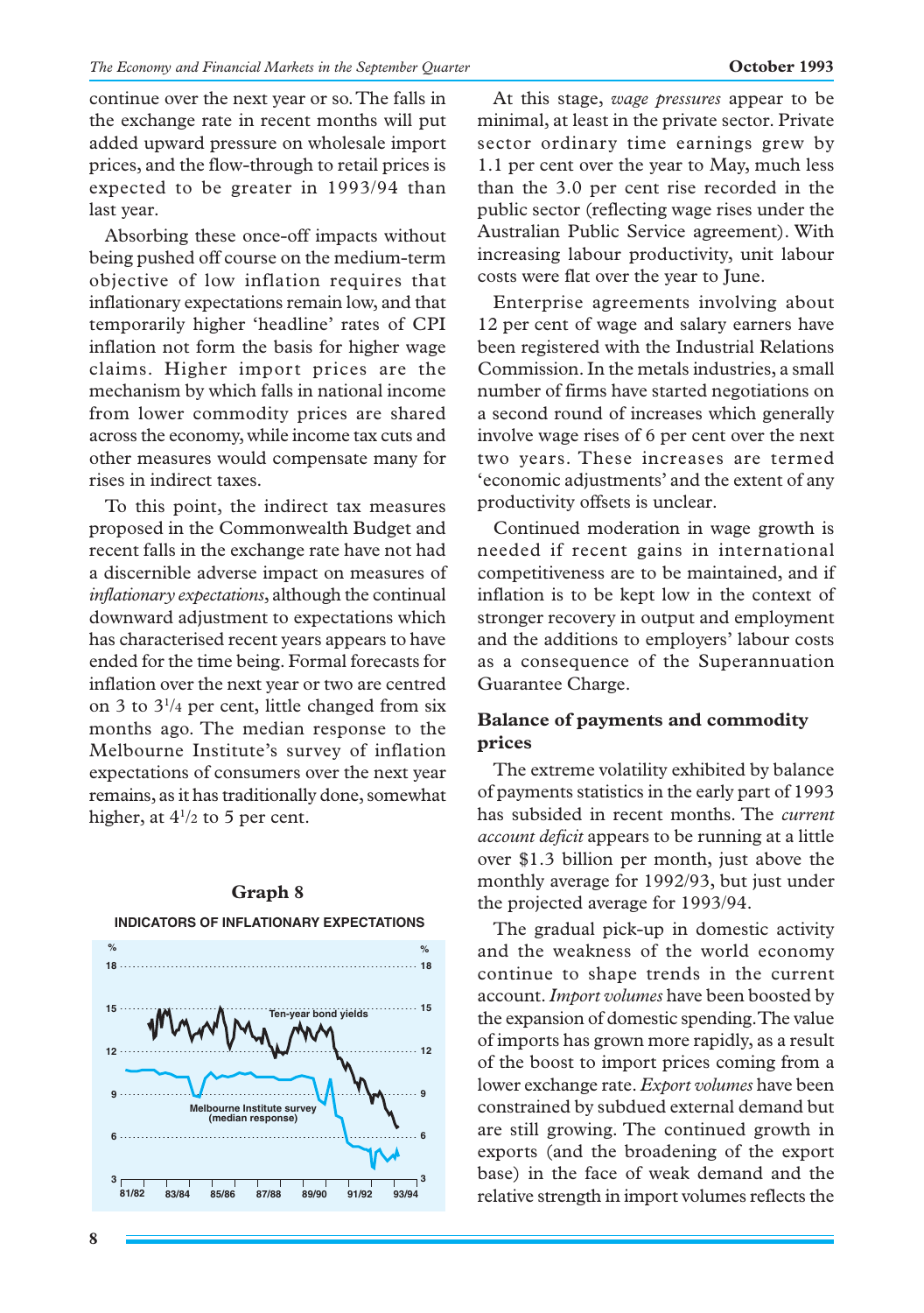

growing internationalisation of the Australian economy.

The on-going weakness in the world economy has seen further falls in *commodity prices*. Commodity prices fell through August and the first half of September, after being relatively steady for some months. In the three months to September, the Reserve Bank's Commodity Price Index (in SDR terms) fell by almost 3 per cent, to be about 30 per cent below the peak in June 1989. A sustained increase in commodity prices is dependent on stronger growth in the world economy than is currently in sight.

Net *foreign liabilities* increased to \$223 billion (55.6 per cent of GDP) at the end of June. Net foreign debt was \$172 billion (42.9 per cent of GDP), an increase of about



\$20 billion on a year earlier; valuation effects flowing from the weaker exchange rate contributed almost \$7 billion of this rise. The interest burden on Australia's net foreign liabilities has fallen in the past few years on the back of the global fall in interest rates; debt service payments represented 12.3 per cent of total export income in 1992/93, compared with 21.0 per cent in 1989/90.

#### **Public sector finances**

The 1993/94 *Commonwealth Budget* provides for a deficit of around \$16 billion, or 3.8 per cent of GDP. This compares with a deficit of 3.6 per cent of GDP in 1992/93 and an earlier peak of 4.1 per cent in 1983/84. The Budget provides a further small stimulus to the economy. Real growth in outlays (excluding asset sales) of about 4 per cent is projected, compared with 6.6 per cent in 1992/93.

The Budget estimates, together with information from the recent round of State budgets, suggest that the overall *Public Sector Borrowing Requirement* in 1993/94 could amount to  $5\frac{1}{2}$  per cent of GDP, compared with 43 /4 per cent in 1992/93.

#### **Graph 11**

**GOVERNMENT BORROWING REQUIREMENT Per cent of GDP**



The most important aspect of the Budget is its broad focus on winding back public sector deficits in coming years. This medium-term fiscal thrust is critical to enhancing the nation's savings and, over time, reducing our dependence on overseas borrowings.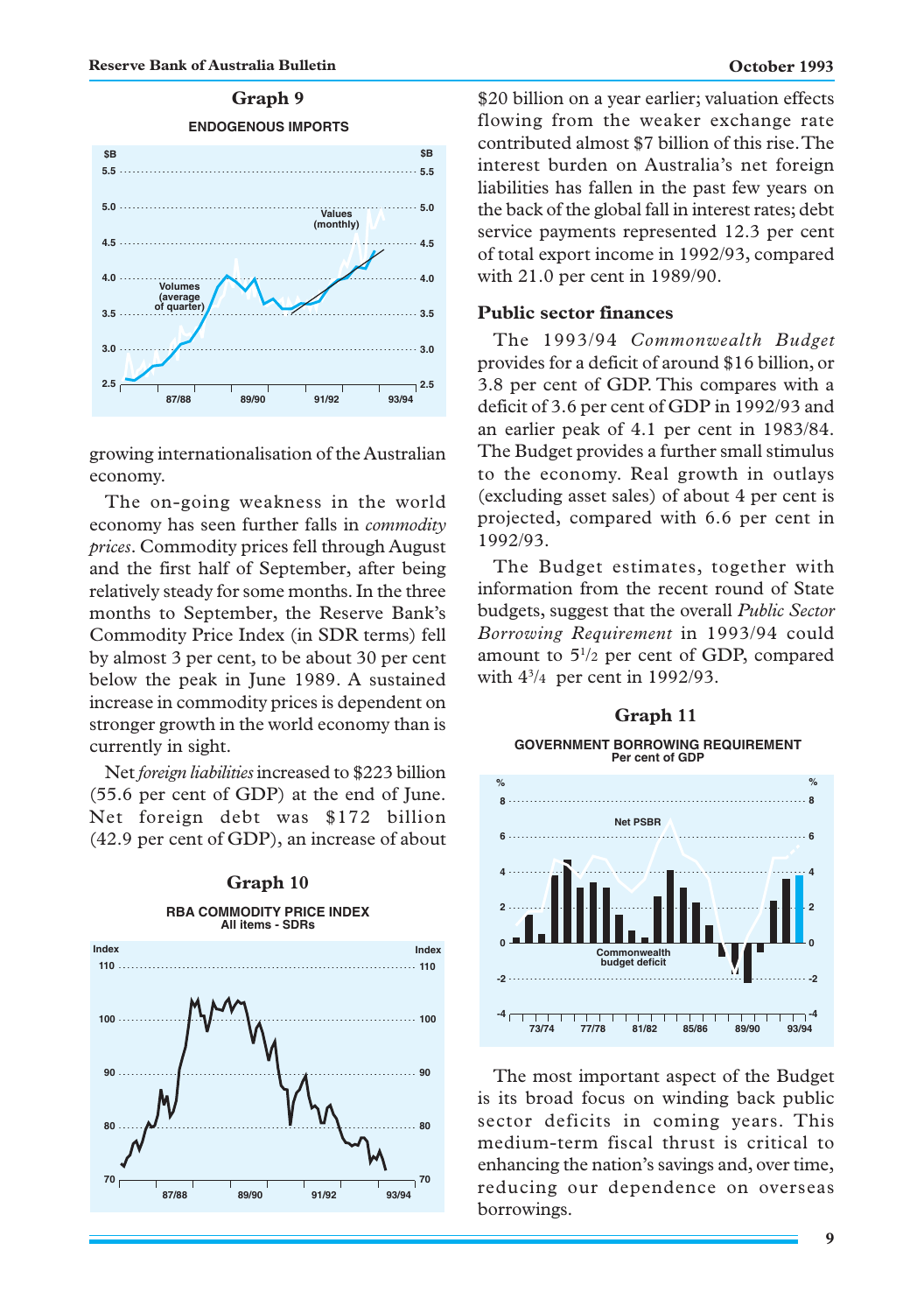## **Financial markets**

The Budget became a focal point for financial markets during the September quarter. Confidence improved in the weeks leading up to the Budget, as early indications of the Government's likely fiscal strategy were well received. This positive sentiment, helped by a rise in gold prices, was reflected in the Australian dollar which, between end June and mid August, rose by about 2 per cent in both trade-weighted terms and against the US dollar. The firmer exchange rate, and the release of the June quarter CPI pointing to continuing low inflation, led to a rally in the bond market over this period. Yields on 10-year securities fell by 0.8 of a percentage point, to 6.8 per cent, between late June and the time the Budget was delivered on 17 August. Share prices also rose very strongly (by about 10 per cent) in this period.

#### **Graph 12 SHARE PRICE INDICES 1 October 1992 = 100**



The better climate in foreign exchange and bond markets that emerged in July, and the continuing good performance on inflation, provided an opportunity to ease monetary policy. Official cash rates were lowered by 0.5 of a percentage point to 4.75 per cent on 30 July. Bill yields had declined in anticipation of the easing, and were at a discount to cash throughout July.

Subsequent market reaction to the easing was favourable, with bonds and the exchange rate strengthening further. The exchange rate was helped in this period by renewed volatility in European financial markets, which resulted in some 'safe-haven' demand for Australian dollars.

The exchange rate showed little net change in the week or so after the Budget, but started to fall in late August when the political obstacles to the Budget's passage through the Senate became apparent. The back-drop of weak commodity prices did not help. There was a particularly sharp fall in the exchange rate in early September as the attitude to the Budget of the non-Government political parties hardened. The exchange rate reached a new low in trade-weighted terms of 47.1 on 14 September, down by 5 per cent from the level at the time the Budget was delivered. The heaviest selling was in offshore markets, particularly in the United States, but also in Japan.

### **AUSTRALIAN DOLLAR Intraday Graph 13**



The Bank intervened during the month or so after the Budget to steady market conditions. Virtually all the sales of \$A1.7 billion of foreign exchange it made during the September quarter occurred in this period, during episodes of heightened political uncertainty. This scale of intervention was about the same as in the previous quarter, and a little larger than in the March quarter.

Comments by the Governor, in mid September, that the phase of falling interest rates in Australia was coming to an end and that interest rates would be raised if foreign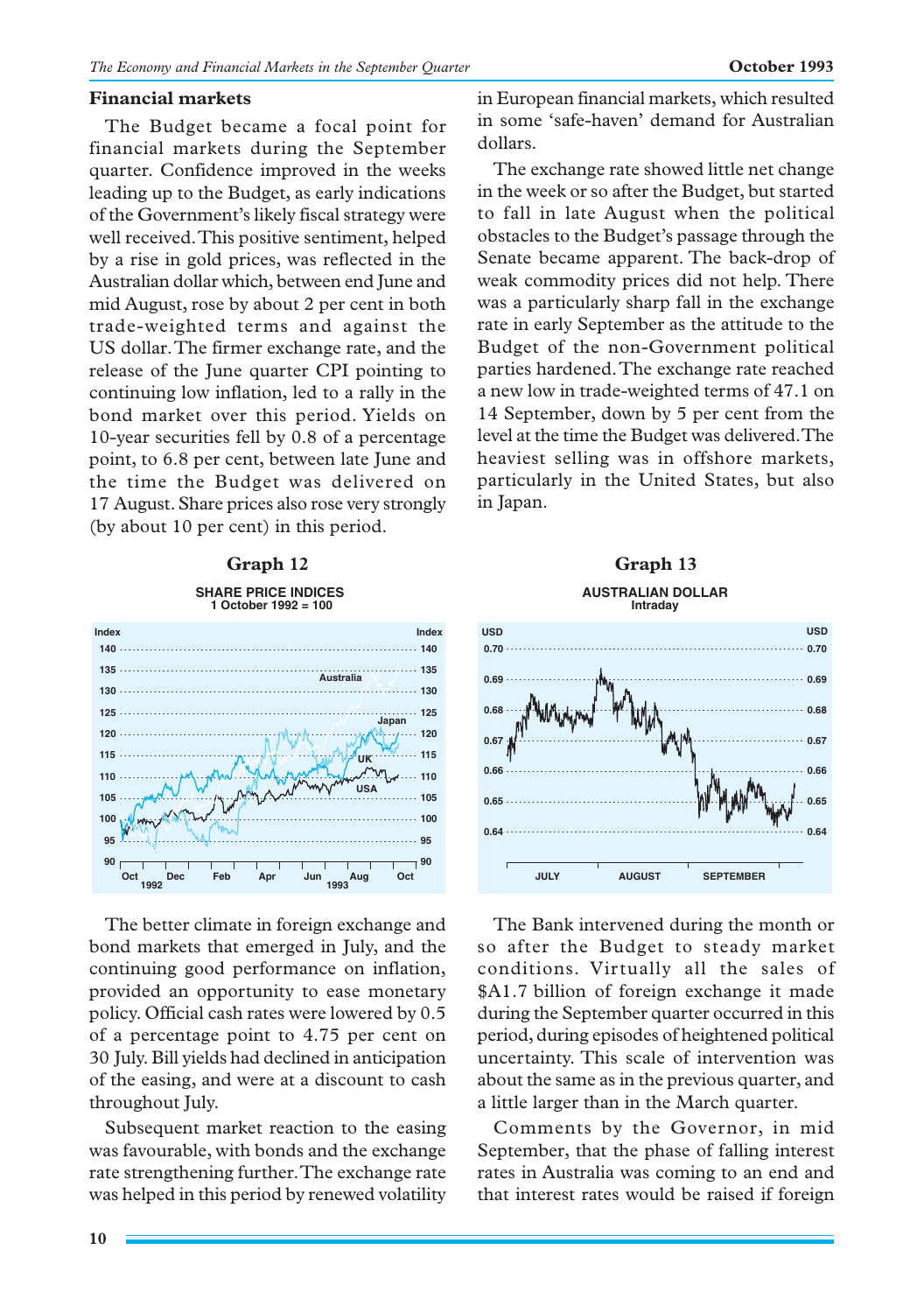exchange market conditions warranted, provided some support for the exchange rate. The Government's decision to modify some tax measures and put these to the Senate in a number of separate bills also improved the mood temporarily. As it became apparent that no clear solution to the impasse was imminent, however, the exchange rate fell to US64.2 cents on 29 September, its lowest level against the US dollar since November 1986. The \$A ended the quarter at US64.5 cents, or 47.3 in trade-weighted terms. These levels represented falls of 4 per cent and 5 per cent, respectively, over the quarter.

The larger fall in trade-weighted terms reflected the fall in the US dollar against other major currencies during the quarter. The US dollar weakened particularly against the yen in the first half of the quarter, falling to an historical low of 100.4 by mid August, a fall of around 20 per cent since February when its depreciation against the yen began. The main factor was continuing trade tensions. The US dollar later recovered some ground, on aggressive intervention by the Bank of Japan and the Federal Reserve and the easing of monetary policy in Japan. Against the German mark, the US dollar weakened by about 5 per cent over the quarter as the Bundesbank moved more slowly than expected to ease monetary policy.

The bond market in Australia initially weakened after the Budget, on the announcement of the larger-than-expected



# **Graph 14**

# **US DOLLAR EXCHANGE RATES**

forecast pick-up in inflation. However, subsequent assessments that this forecast could be on the high side, as well as the markets' view that the deficit-cutting strategy was credible, saw bond yields resume their decline. Yields on 10-year bonds fell below 6.6 per cent briefly in early September, their lowest level since 1973. The subsequent exchange rate weakness and the political uncertainties pushed yields up from these lows, and the yield on 10-year bonds at end September was 6.8 per cent, still down by a net 0.8 of a percentage point over the quarter. The share market closed off its highs, although the very strong performance over the first two months of the quarter meant that share prices over the quarter as a whole were up by 13 per cent.





# **SHORT-TERM INTEREST RATES Graph 16**

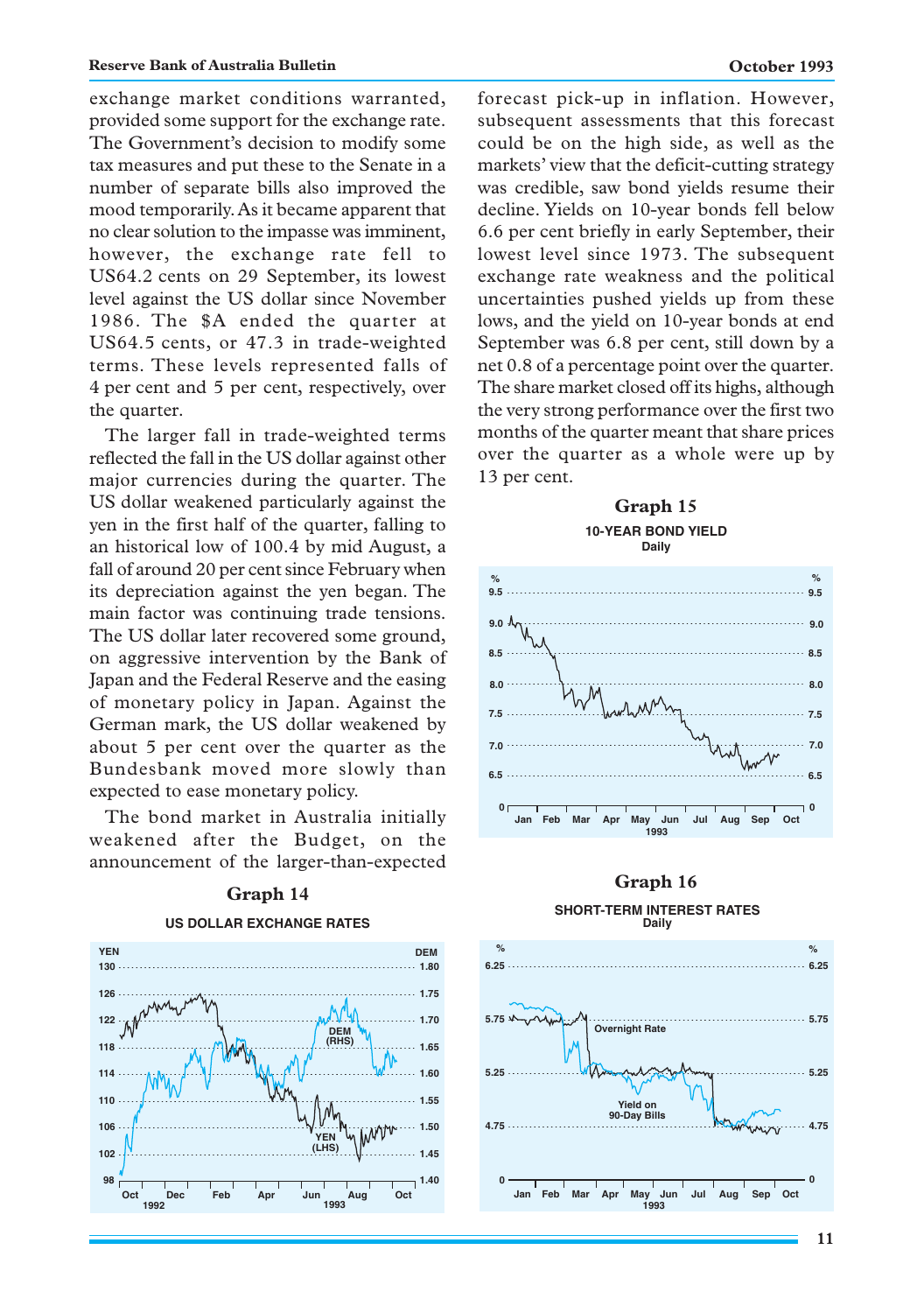Short-term interest rates also tended to move higher after the Budget as markets came to the view that prospects for further easing in monetary policy were diminishing, while the possibility that policy might need to be tightened was increasing. Yields on 90-day bank bills rose above the overnight cash rate to end the quarter at 4.9 per cent. This rise meant that over the quarter they fell by only 0.3 of a percentage point, less than the fall in the cash rate. The rise in yields on bill futures contracts was more marked; yields on December contracts ended at 5.15 per cent, while those on March contracts ended at 5.3 per cent.

While domestic interest rates fell during the quarter, interest differentials moved in favour of Australian dollar assets, most noticeably



#### **Graph 18**



against yen-and mark-denominated assets. The differential on Australian short-term securities rose by 0.2 of a percentage point against corresponding Japanese assets and by 0.5 of a percentage point against German assets, reflecting the easings of monetary policy in those countries.

# **Monetary and credit conditions**

Credit conditions eased a little further in the September quarter. The easing in monetary policy in late July saw intermediaries' *interest rates* fall. Major banks cut their business indicator rates by 0.5 of a percentage point, in line with the Bank's request that lending rates for business borrowers fall by at least the reduction in official rates. The predominant rate for large borrowers is now 9.0 per cent, and 9.25 per cent for small to medium-sized borrowers. Special low-interest offers to small business borrowers continue to be made, with interest charges about  $1\frac{1}{2}$  per cent less than those which normally apply.

Banks reduced the standard variable rate on owner-occupied housing loans by 0.75 of a percentage point, more than the fall in cash rates, to 8.75 per cent. Discounts still apply for up to the first 12 months of new loans; the range of the 12-month rates is 5.5 to 7.0 per cent.

There was increased competition in the pricing of personal loans in the quarter, with one bank substantially reducing interest rates in this area. Banks also started to announce reductions in credit card interest rates and the introduction of annual fees; this followed the removal, on 1 August, of restrictions on banks charging card fees.

Deposit rates of intermediaries were also reduced but by generally less than the cut in cash rates and by less than the reductions in business indicator and housing rates.

*Credit* provided to the private sector by financial intermediaries continued to expand a little faster during the quarter, maintaining the firmer trend seen in the first half of the year. In August, aggregate credit was 2.7 per cent higher than a year earlier. As has been the case for the past year or more, this